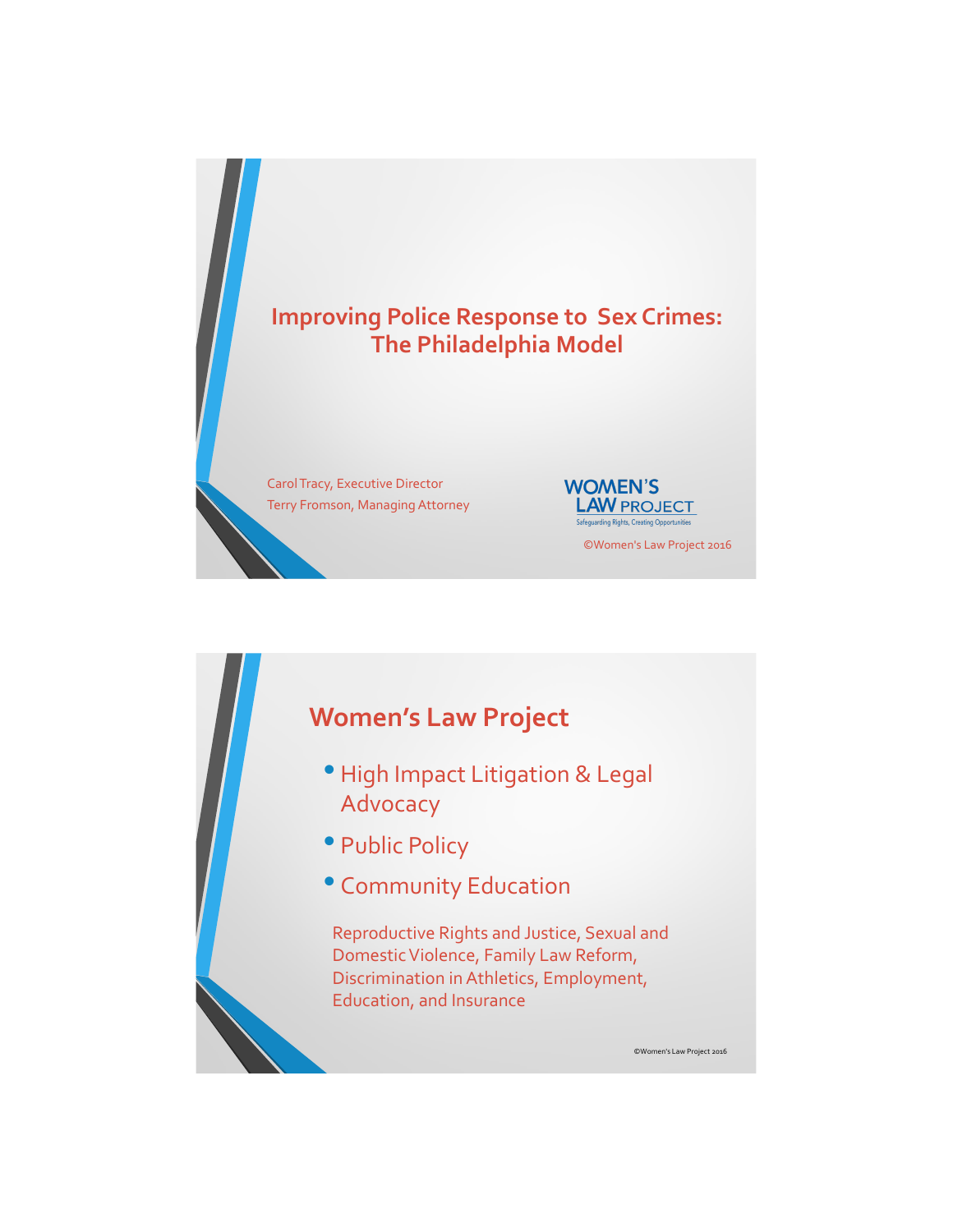## **Legal Work Challenging Institutional Bias**

*Amicus* Briefs:

- *Schanne v. Addis*, (Pa. 2015)
- *Hill v. Madison County School Board, et al.*, (11<sup>th</sup> Cir. 2014)

- *Commonwealth v. Claybrook et al.* (Pa. 2012)
- *Reedy v. Evanson,* (3rd Cir. 2010)
- *C.C.H. v. Phila. Phillies, Inc.* (Pa. 2008)
- *Schieber v. City of Philadelphia* (3rd Cir. 2003)
- *Commonwealth v. Fischer* (Pa. 2000)

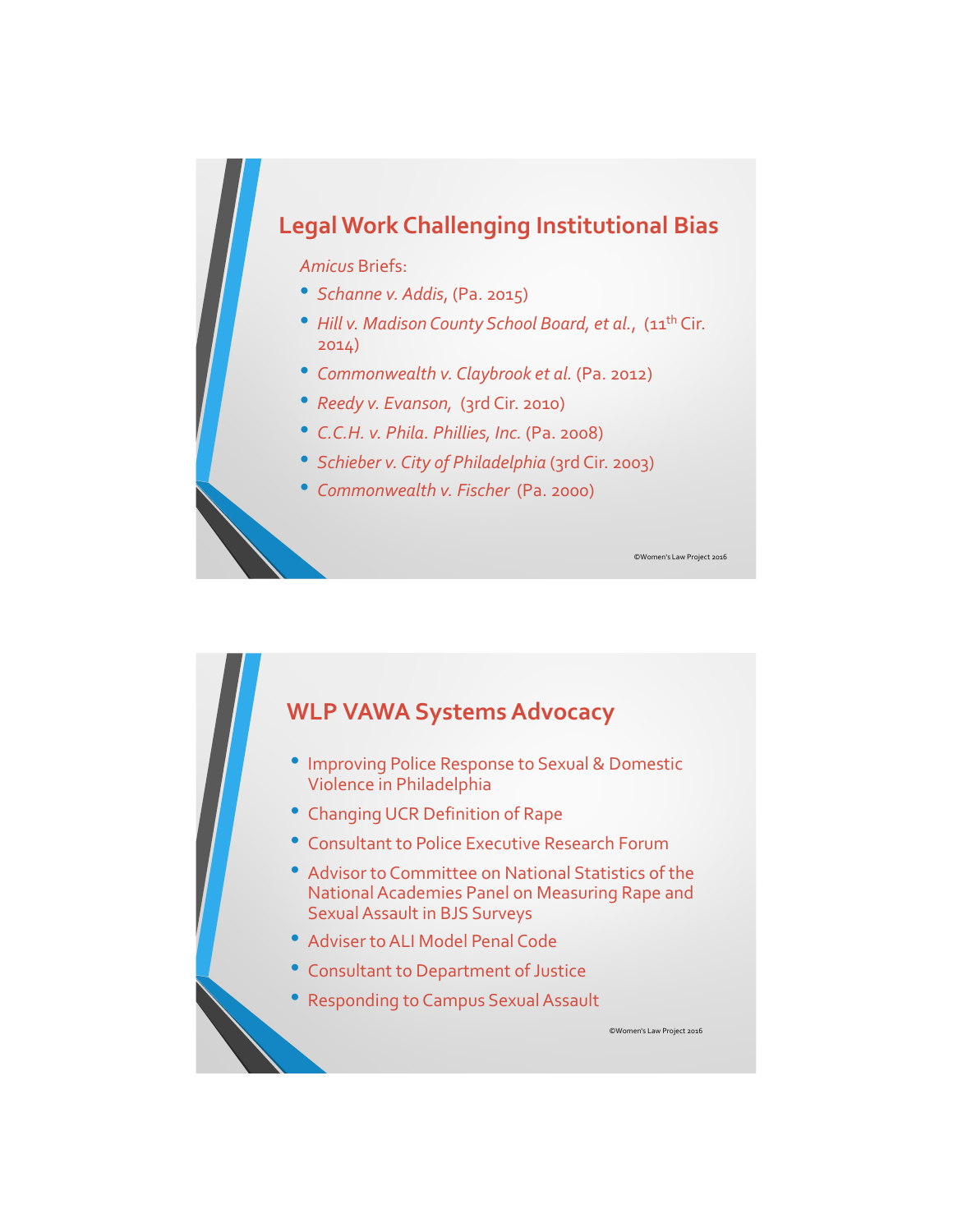# **Today's Goals** We will discuss: • The Philadelphia Crisis • The Response: Development of the Philadelphia Model • The Results: Local to National • Recommendations for Systemic Reform ©Women's Law Project 2016

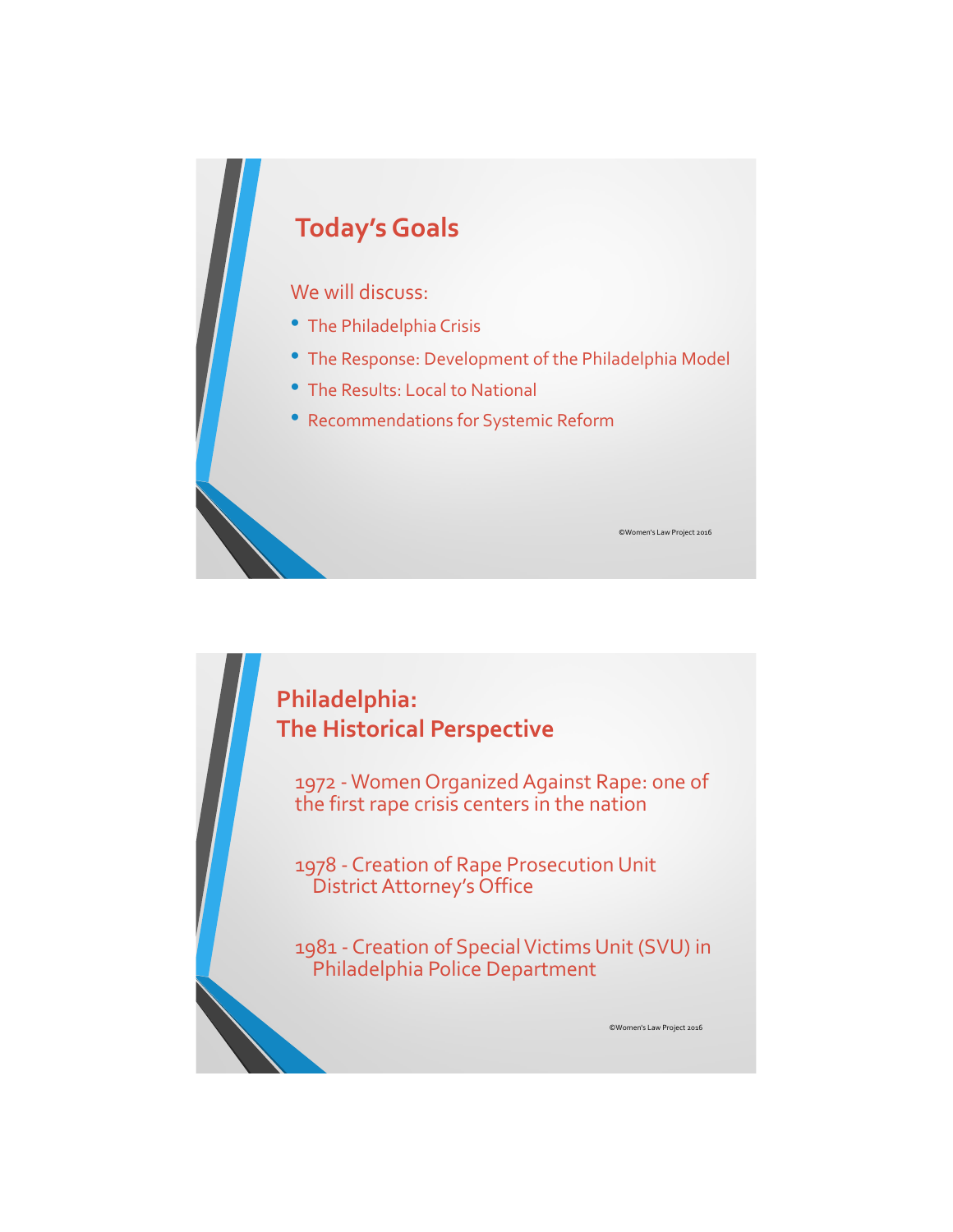# **Philadelphia: The Crisis**

#### Fall 1999 *Philadelphia Inquirer* reported:

- PPD dismissed one-third of reports of rape and other sex crimes as "Investigation of Person" – a non-UCR (non-criminal) code.
- Over at least two decades thousands of cases were not investigated.
- No crime code no investigation.

#### **Unknown History**

- Early 1970's: high unfounded rate and use of non-offense "throw-away" codes in 11% of sex crimes ("The Aftermath of Rape" 1979)
- 1983: 43% unfounded rate for rape (FBI audit)
- 1977-97: 30 % of rapes and other sex crimes coded as **non-crimes** under code 2701 "investigation of person"

©Women's Law Project 2016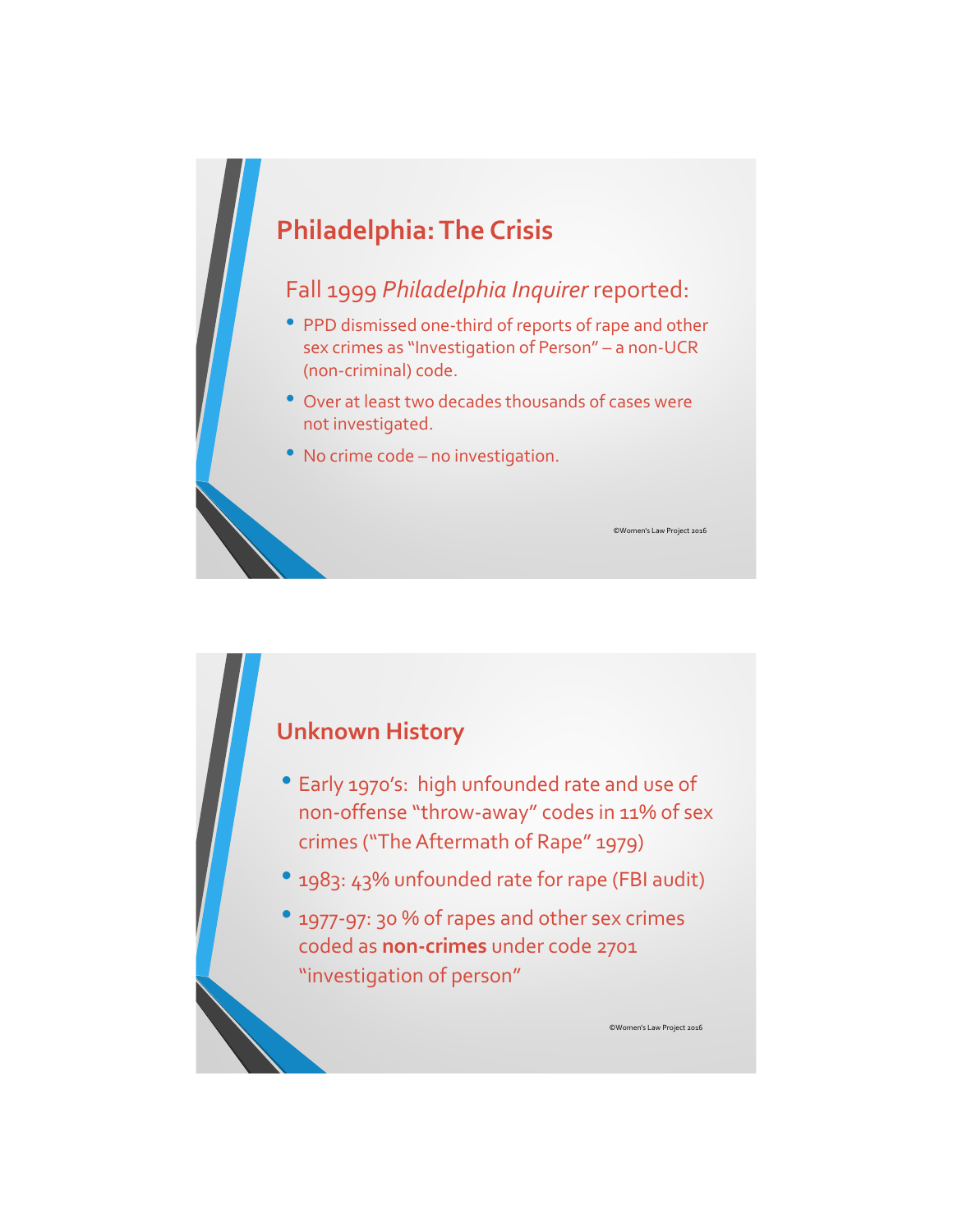#### **Putting Faces on the Numbers**

#### *Inquirer* reported

- Three women in same neighborhood not believed, strangle marks ignored, cases classified as "Investigation of Person," Shannon Schieber murdered by serial rapist.
- Child kidnapped, raped, identified rapist. SVU officer left card at rapist house. No further follow-up.
- Teenage girls raped by babysitter's boyfriend, strong evidence, good forensics, no action.

#### **Biased Treatment Revealed**

Are you sure you didn't initiate it?

Are you sure you didn't have too much to drink?

One of you is lying. I'm giving you a polygraph. One of you is going to jail.

If I find out you're lying, you're going to jail. Long road ahead of you.

Do you ever fantasize? Exaggerate?

Sometimes women just make up stuff to get back at men.

To boyfriend: Is she known to be a liar?

©Women's Law Project 2016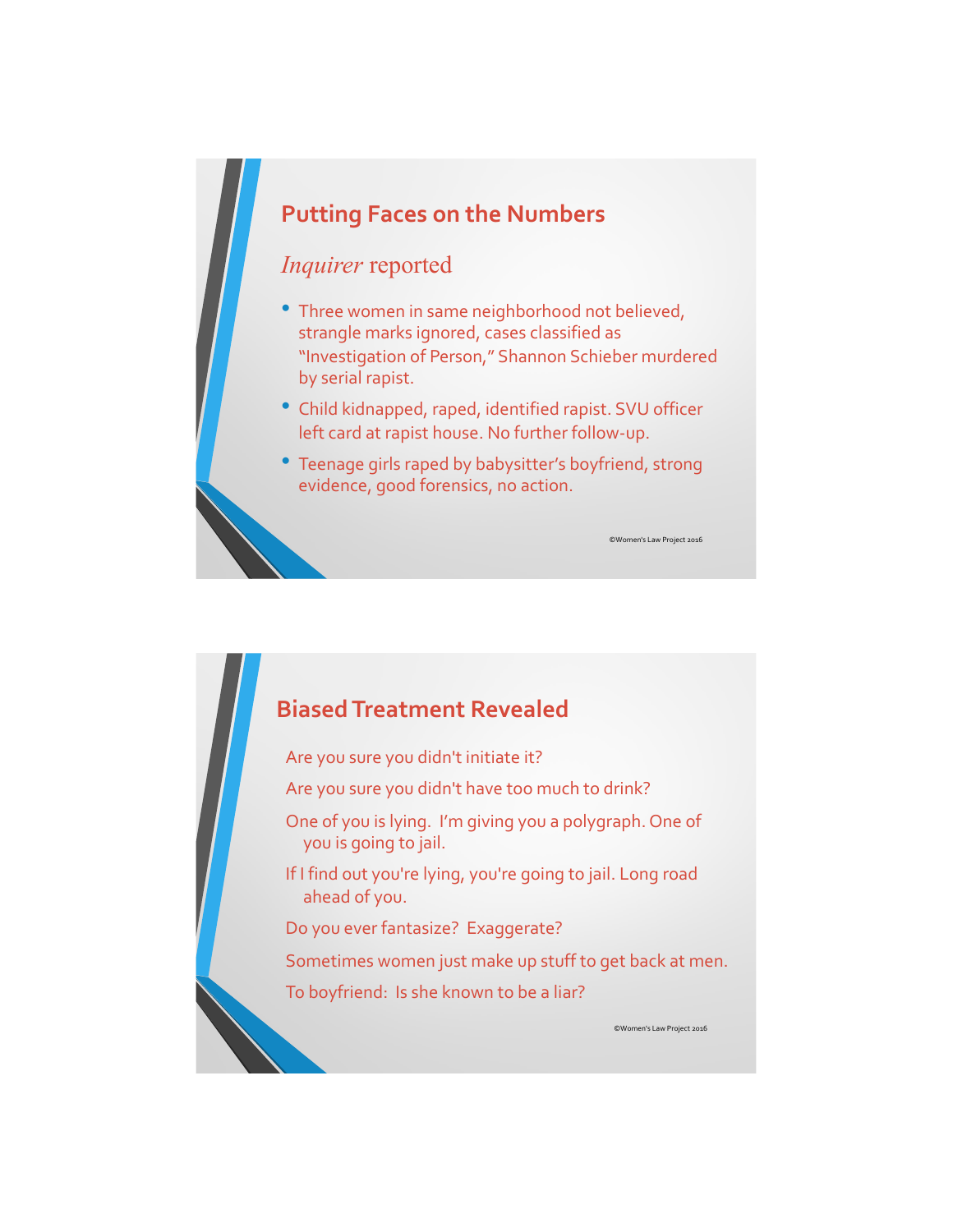## **WLP's Initial Response**

- Collaborated with Women Organized Against Rape
- Met with PPD Leadership
- Demanded reinvestigation of cases misclassified
- Requested & Testified at City Council hearings
- Responded to and encouraged ongoing news coverage

©Women's Law Project 2016

• Responded to calls from victims

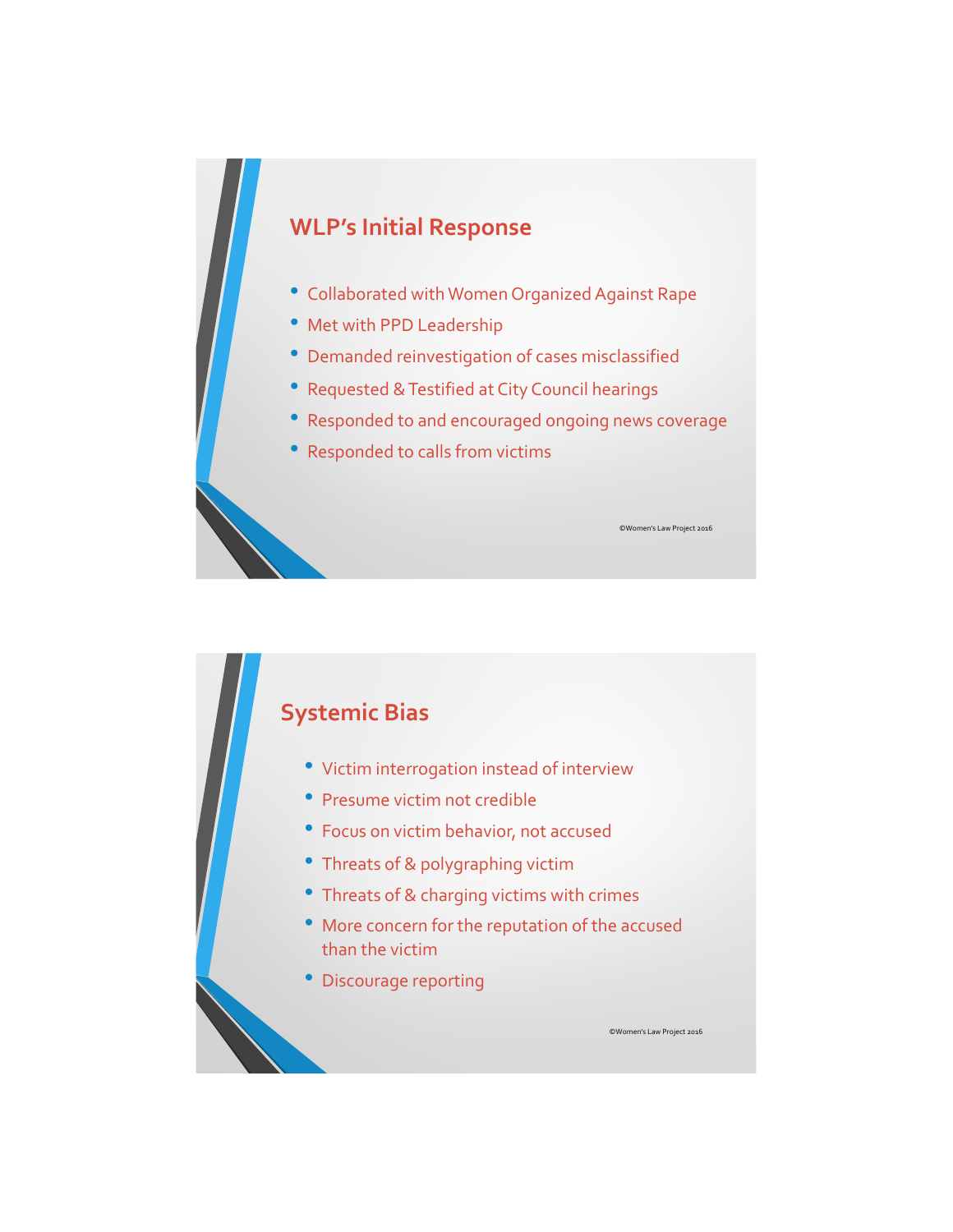# **Why?**

- Gender Bias: Myths & Stereotypes
- Lack of leadership and poor supervision
- Pressure to keep crime data low
- Narrow definition of Rape in UCR Crime Reporting System

©Women's Law Project 2016

• Vicarious Trauma

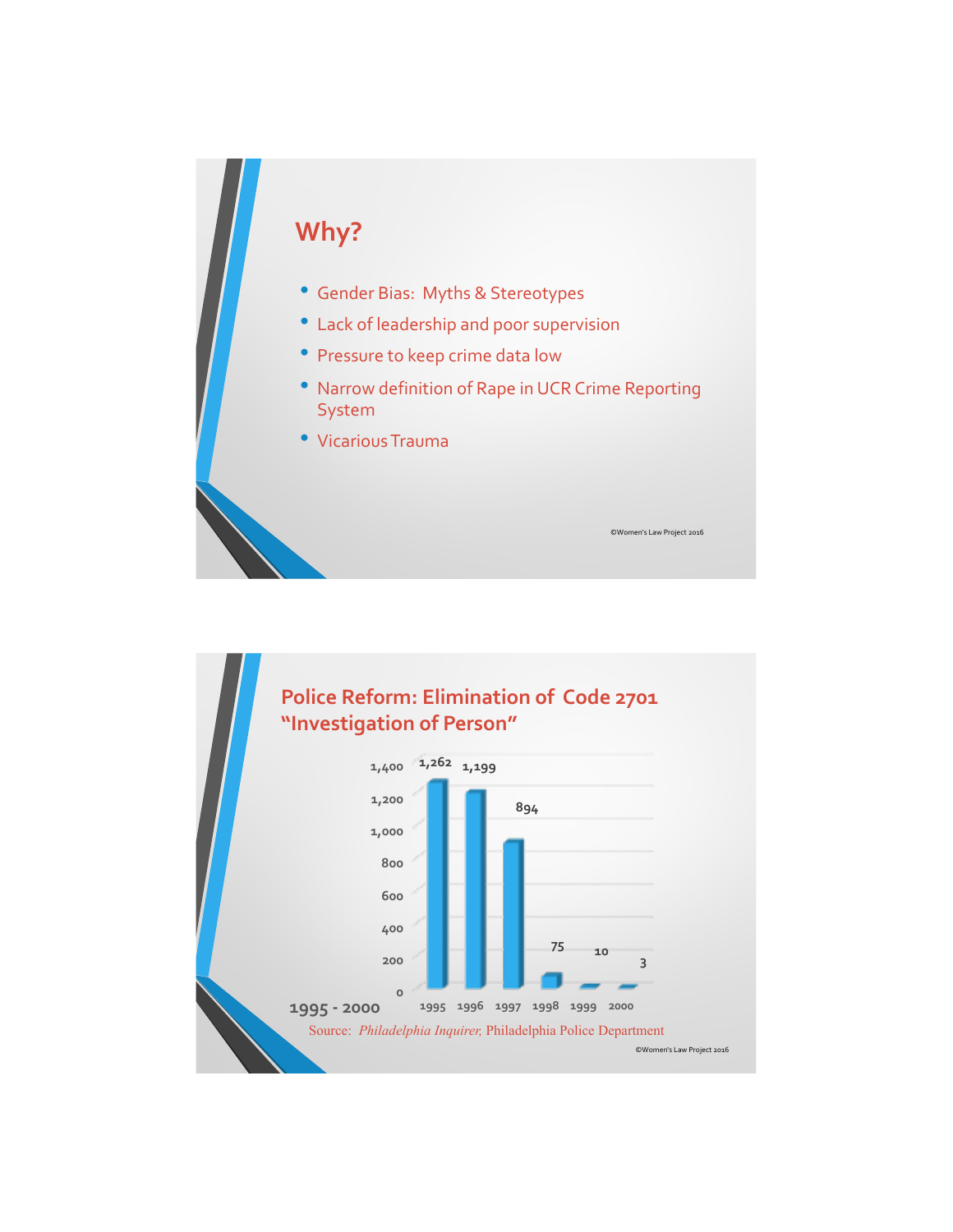

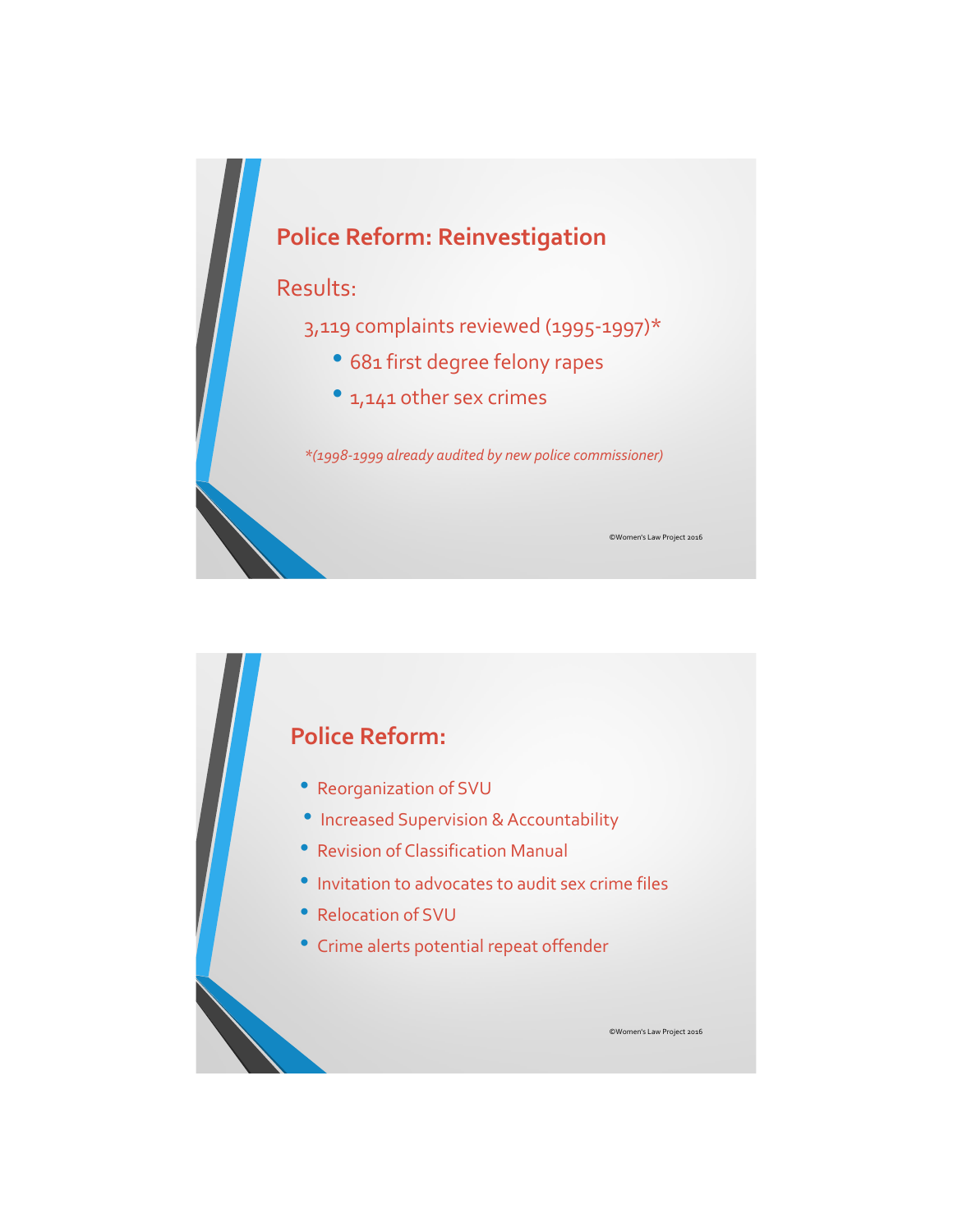

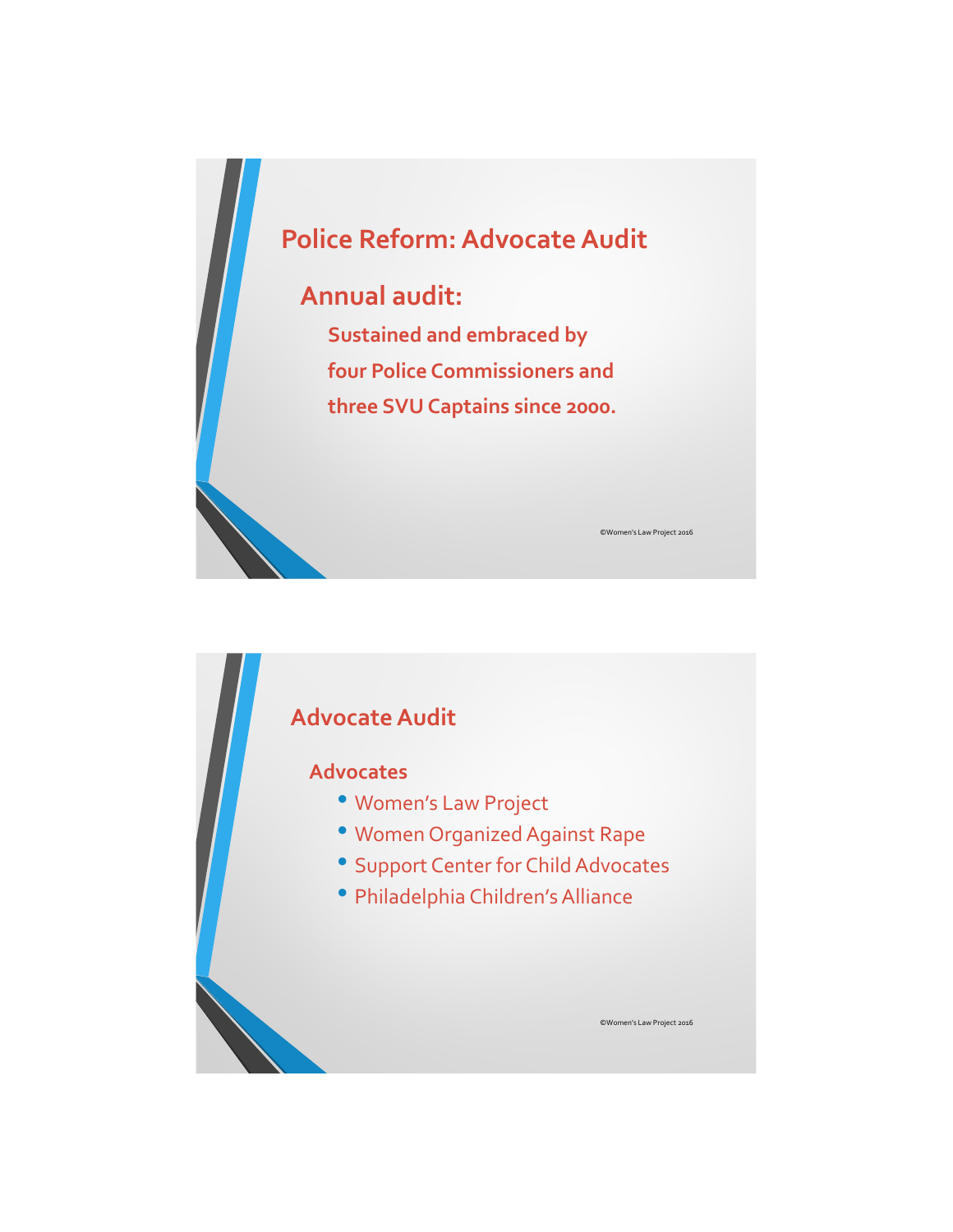# **Audit Process**

#### • Review files

- Unfounded rape (including attempted)
- Random sample of all open sex crimes
- Approximately 400 cases each year
- Non-UCR: e.g., third party child abuse & medical reports
- Communicate Findings & Questions
- Confidentiality
- Leadership Follow-Up

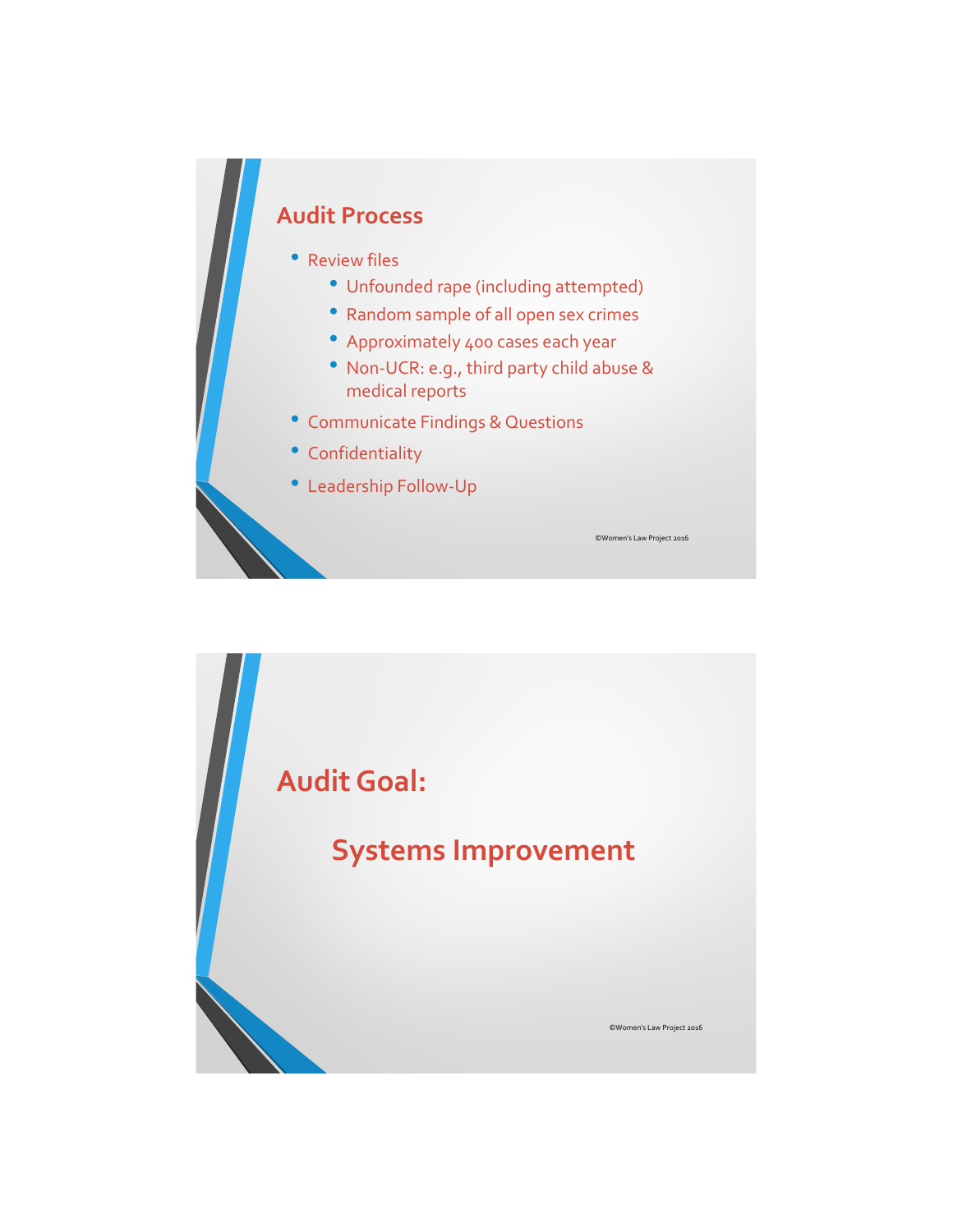

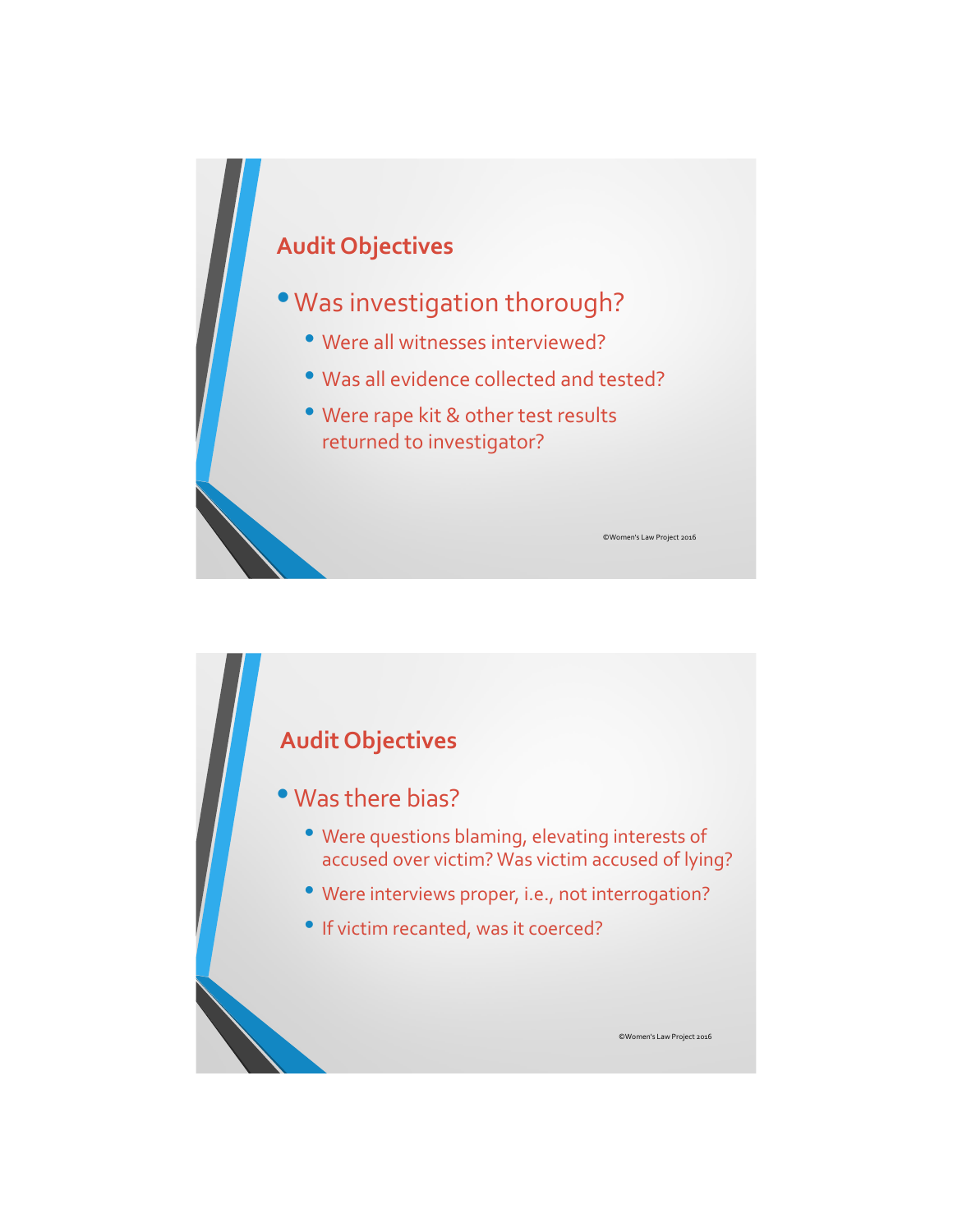## **Audit Objectives**

- Was case classified correctly ?
- Was case properly cleared?
	- Arrest
	- Exceptional Clearance
- Was case properly unfounded?
- Did supervisor review and approve?

#### **What Advocates Had to Learn**

State Sex Crime Laws

Classification Systems

• F.B.I. Uniform Crime Summary Reporting System and National Incident Reporting System (NIBRS)

©Women's Law Project 2016

©Women's Law Project 2016

- Founding/Unfounding
- Clearance: Arrest, Exceptional Means

Local Classification System

• Investigation of Person (non-crime codes)

Police Policies, Procedures, Training

Academic Research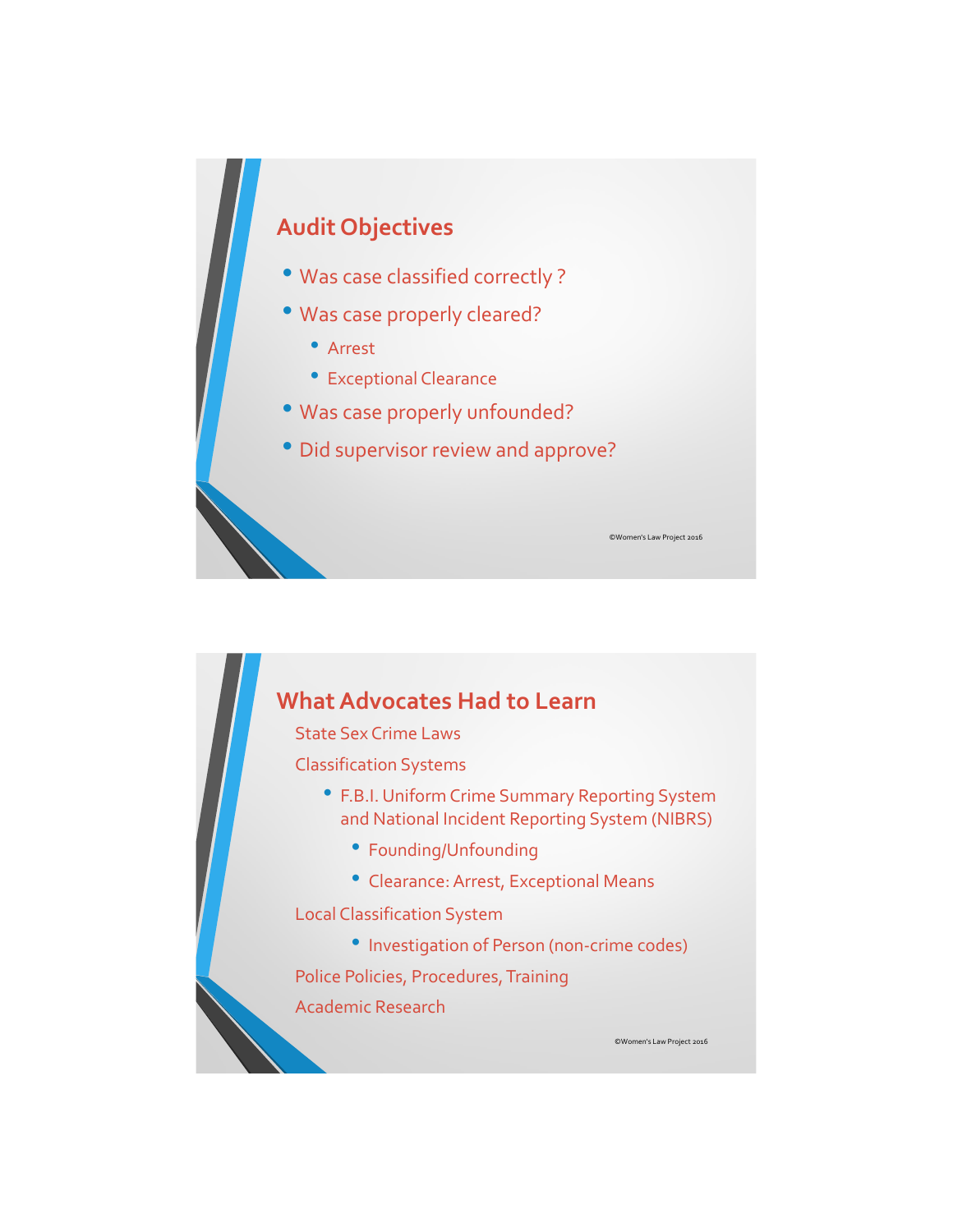

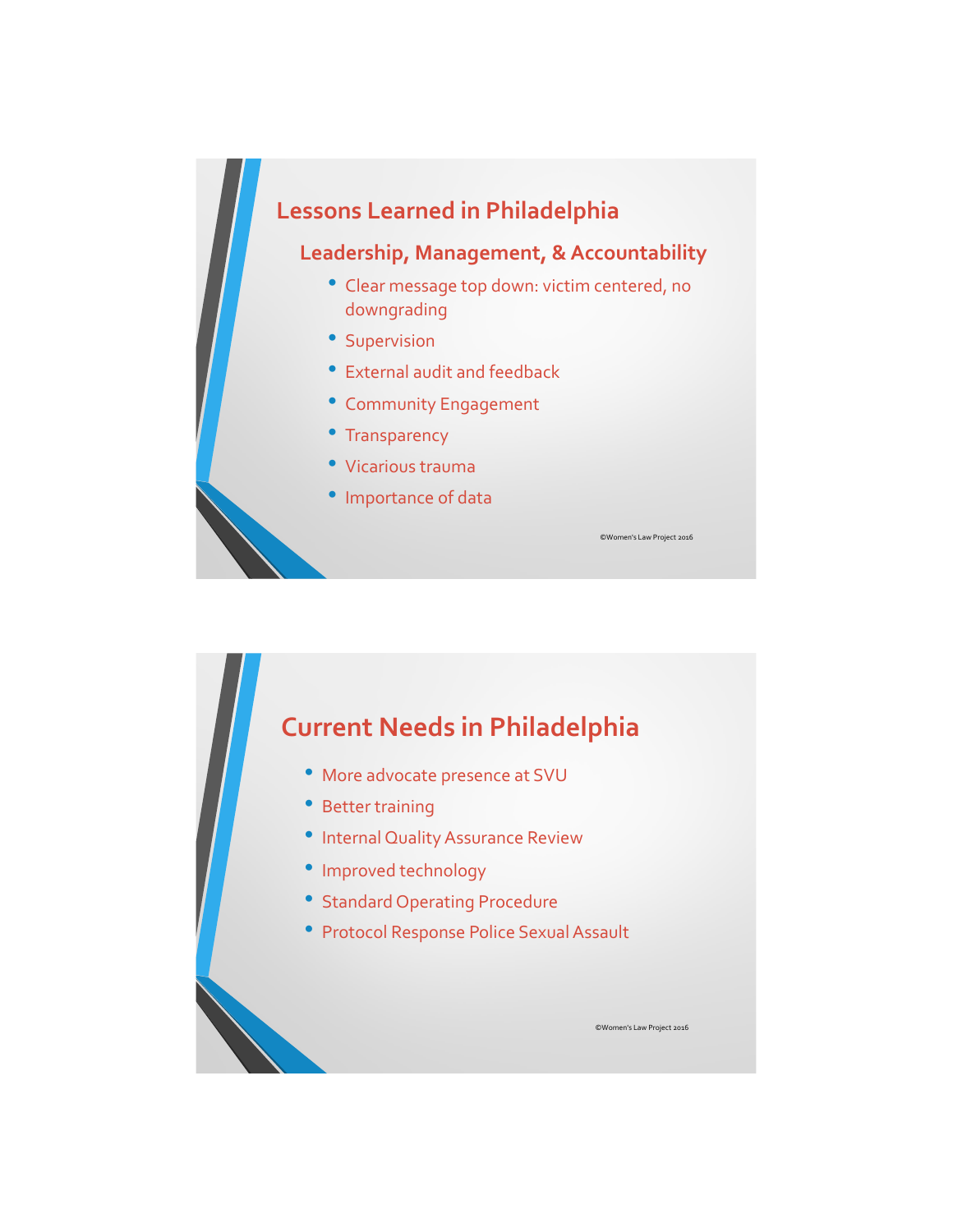## **Philly Not Alone**

Journalists from Cleveland, Baltimore St. Louis, New Orleans, New York City, Milwaukee, and Nashville have reported police:

- refusing to accept cases for investigation
- misclassifying cases in non-criminal categories resulting in no investigation

©Women's Law Project 2016

©Women's Law Project 2016

- high unfounding rates
- downgrading charges

#### **Local to National: UCR Rape**

- Sept. 2001: Letter to FBI requesting change in FBI UCR definition of rape signed by 93 state-based and national organizations
- 1929 Legacy Definition: "The carnal knowledge of a female forcibly and against her will."
- 2012 New Definition: "Penetration, no matter how slight, of the vagina or anus with any body part or object, or oral penetration by a sex organ of another person, without the consent of the victim."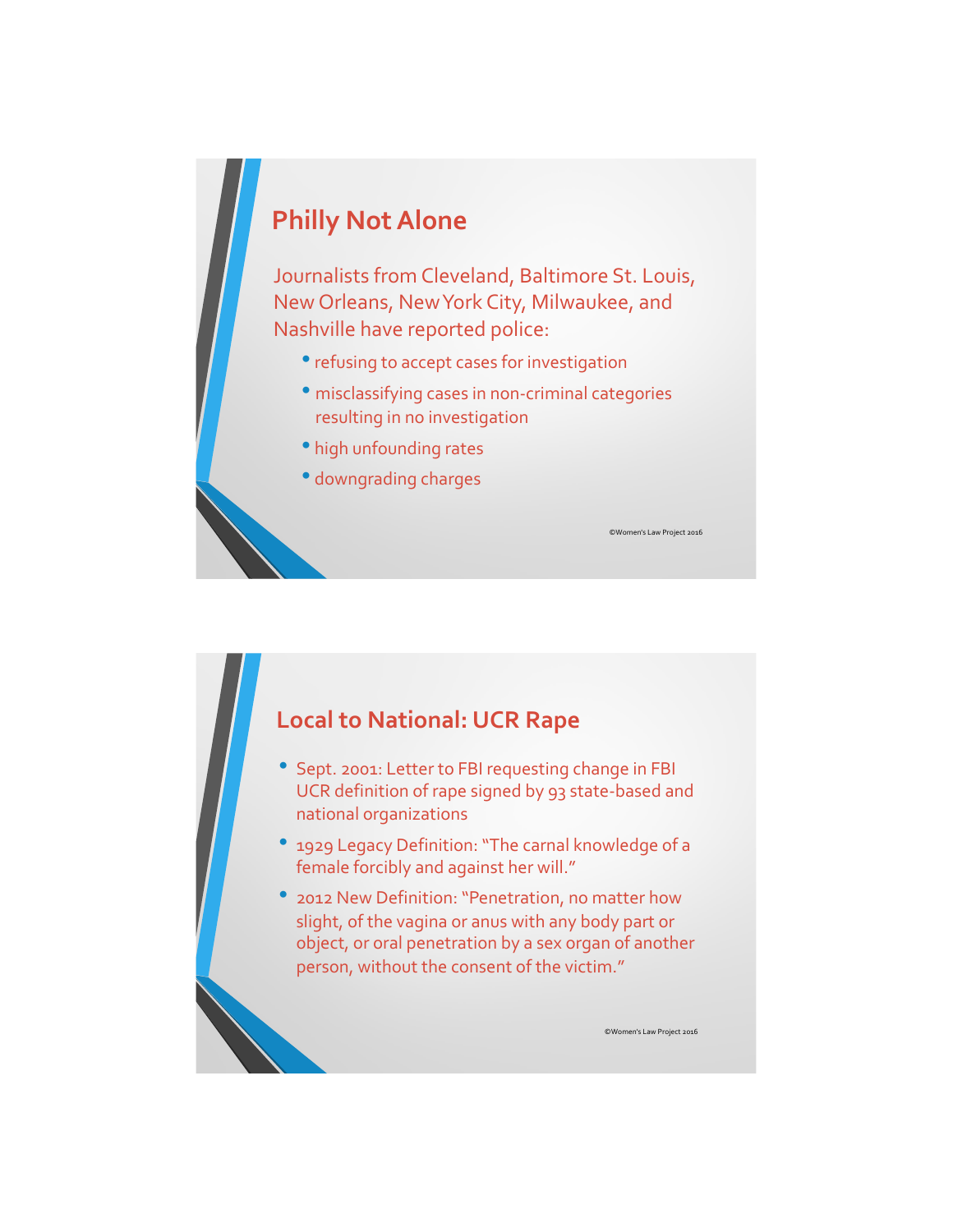## **UCR**

- Purpose: to provide nationwide view of crime
- Method: voluntary collection of crime data from states
- Two Systems:
	- UCR Summary Reporting System: Part I and Part II
	- NIBRS: detailed
- Publication limited
- Importance: assessment of reporting, unfounding and clearing

## **Local to National: UCR Rape**

- Sept. 2010: U.S. Senate Judiciary Subcommittee on Crime "Chronic and Systemic Failure of Police to Investigate Sex Crimes": leads to congressional request to FBI to revise definition.
- Sept. 2011: Police Executive Research Forum Critical Issues "Improving Police Response to Sex Crimes": large police jurisdiction police chiefs resoundingly support revision of definition

©Women's Law Project 2016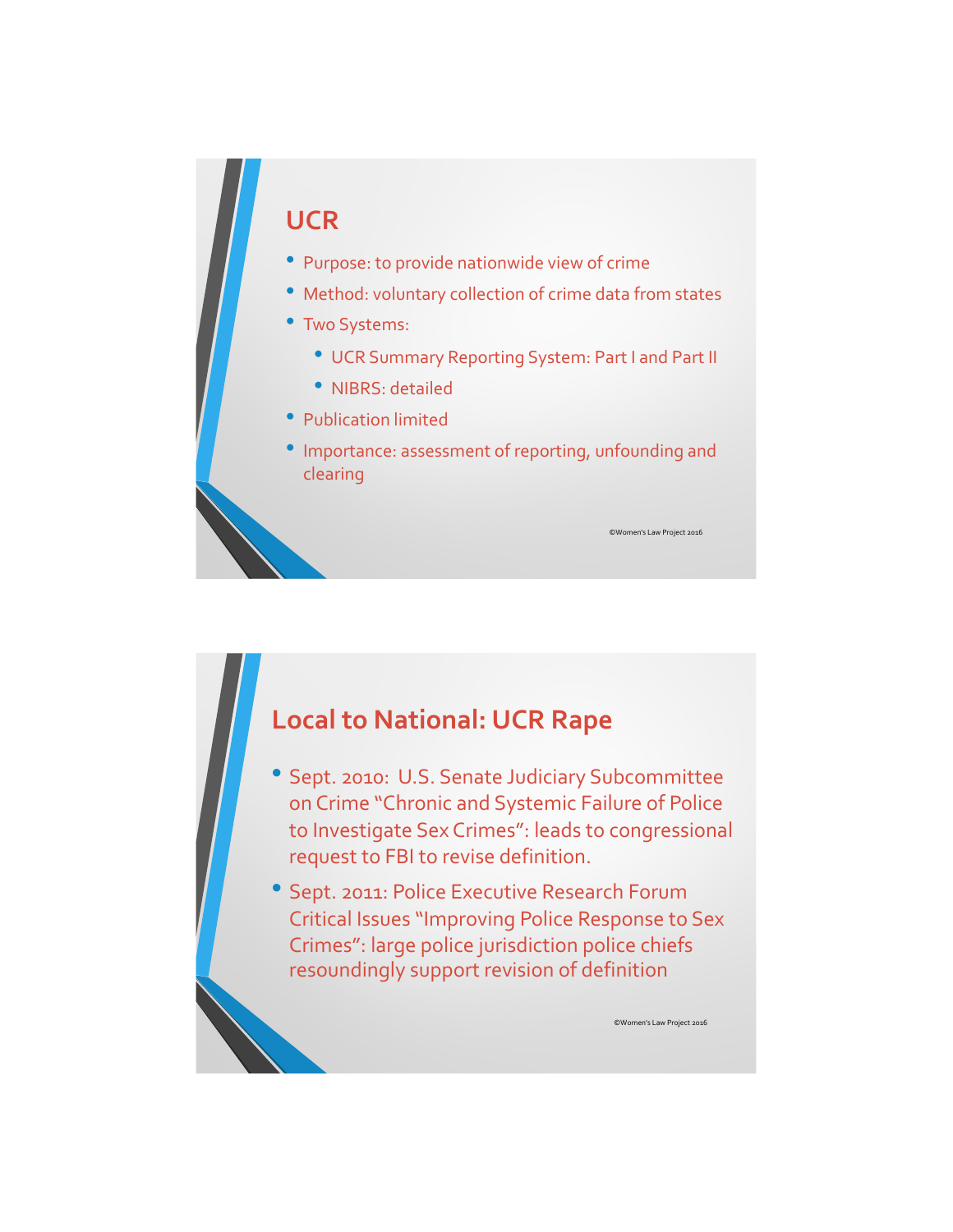

#### **Local to National: DOJ**

- Aug. 2011: Train DOJ on Philadelphia audit model
- DOJ Investigations of New Orleans, Puerto Rico, Missoula, Baltimore Police (2011-2016) result in first DOJ finding of gender-biased policing
- Summer 2012: Advocates deliver proposed guidance to and meet with DOJ Civil Rights Division about request to publish guidance to address gender bias in police response to sexual assault and domestic violence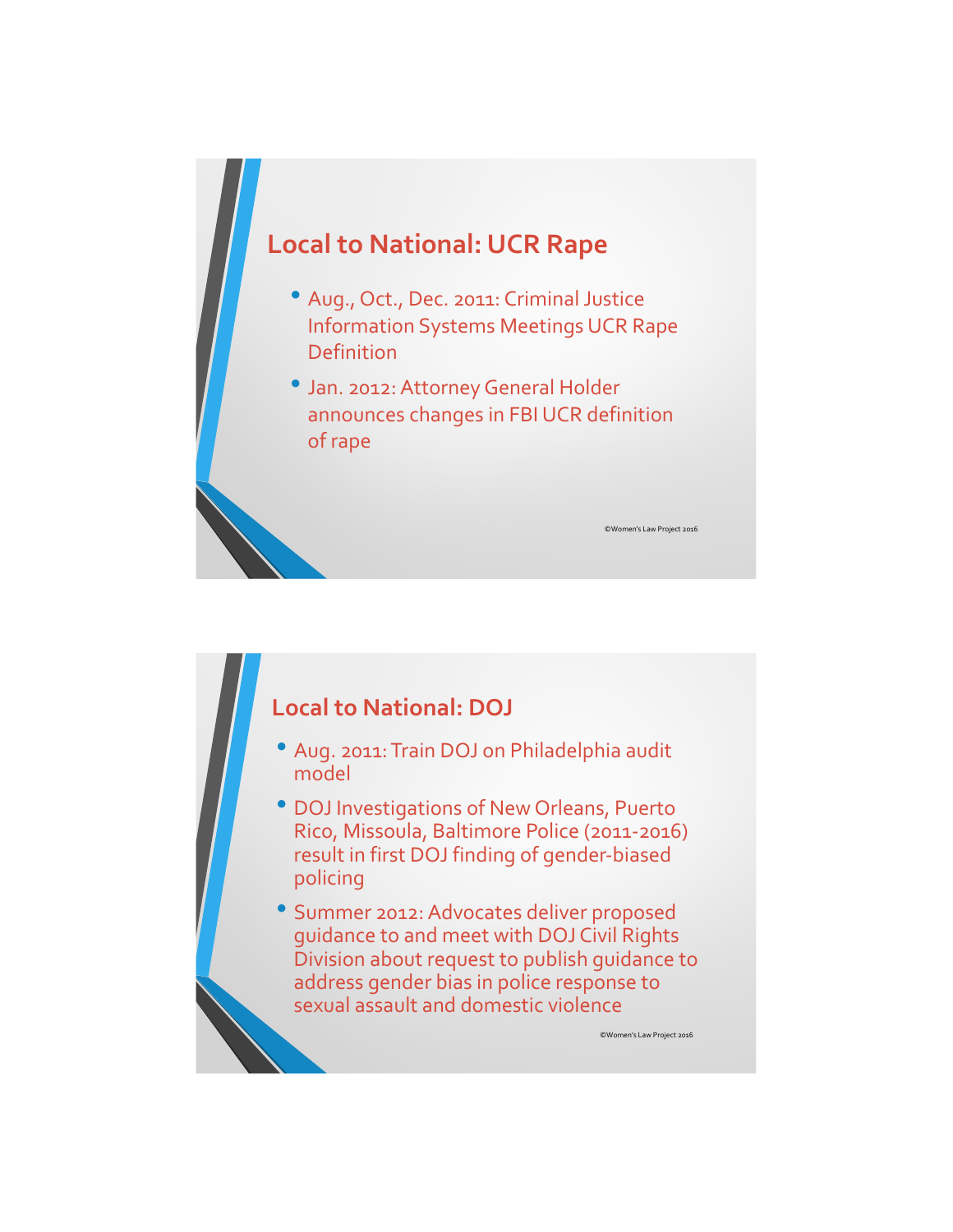

- Aug. 2015: Roundtable on Gender Bias in Policing sponsored by DOJ COPS and Police Executive Research Forum
- Dec. 2015: Attorney General Lynch announces publication of *Identifying and Preventing Gender Bias in Law Enforcement Response to Sexual Assault and Domestic Violence*

#### **Local to National: Crimes Codes**

June 5, 2012: *RAPE AND SEXUAL ASSAULT IN THE LEGAL SYSTEM* by Carol E. Tracy, Terry L. Fromson, Women's Law Project and Jennifer Gentile Long, Charlene Whitman, AEquitas

Presented to the National Research Council of the National Academies Committee on National Statistics Panel on Measuring Rape and Sexual Assault in the Bureau of Justice Statistics Household Surveys

©Women's Law Project 2016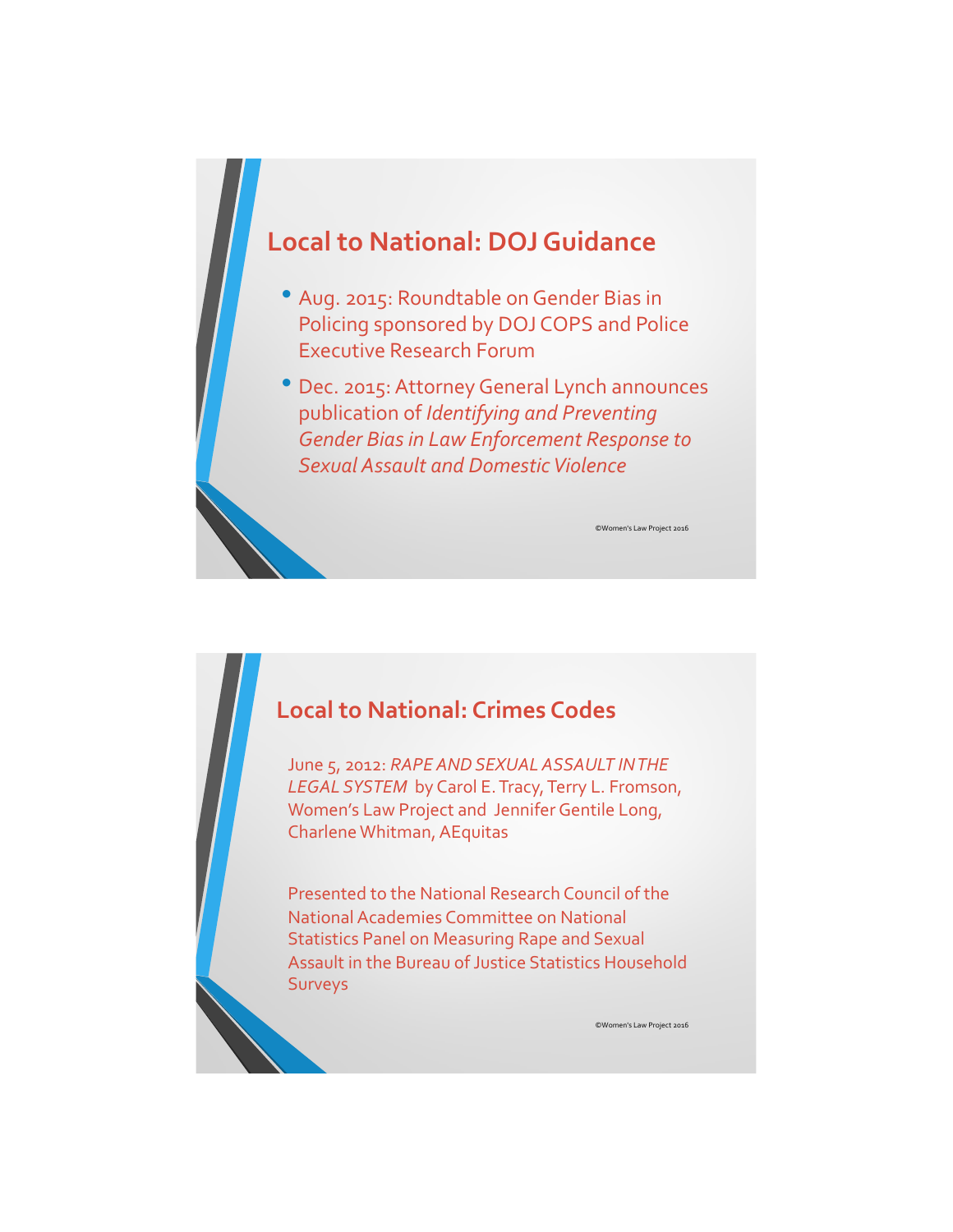### **Local to National: Crime Codes**

March 2012 and ongoing: Adviser to American Law Institute Project on Sexual Assault and Related Offenses

This project is re-examining Article 213 of the Model Penal Code, which was ahead of its time when approved by ALI in 1962, but is now outdated and no longer a reliable guide for legislatures and courts.

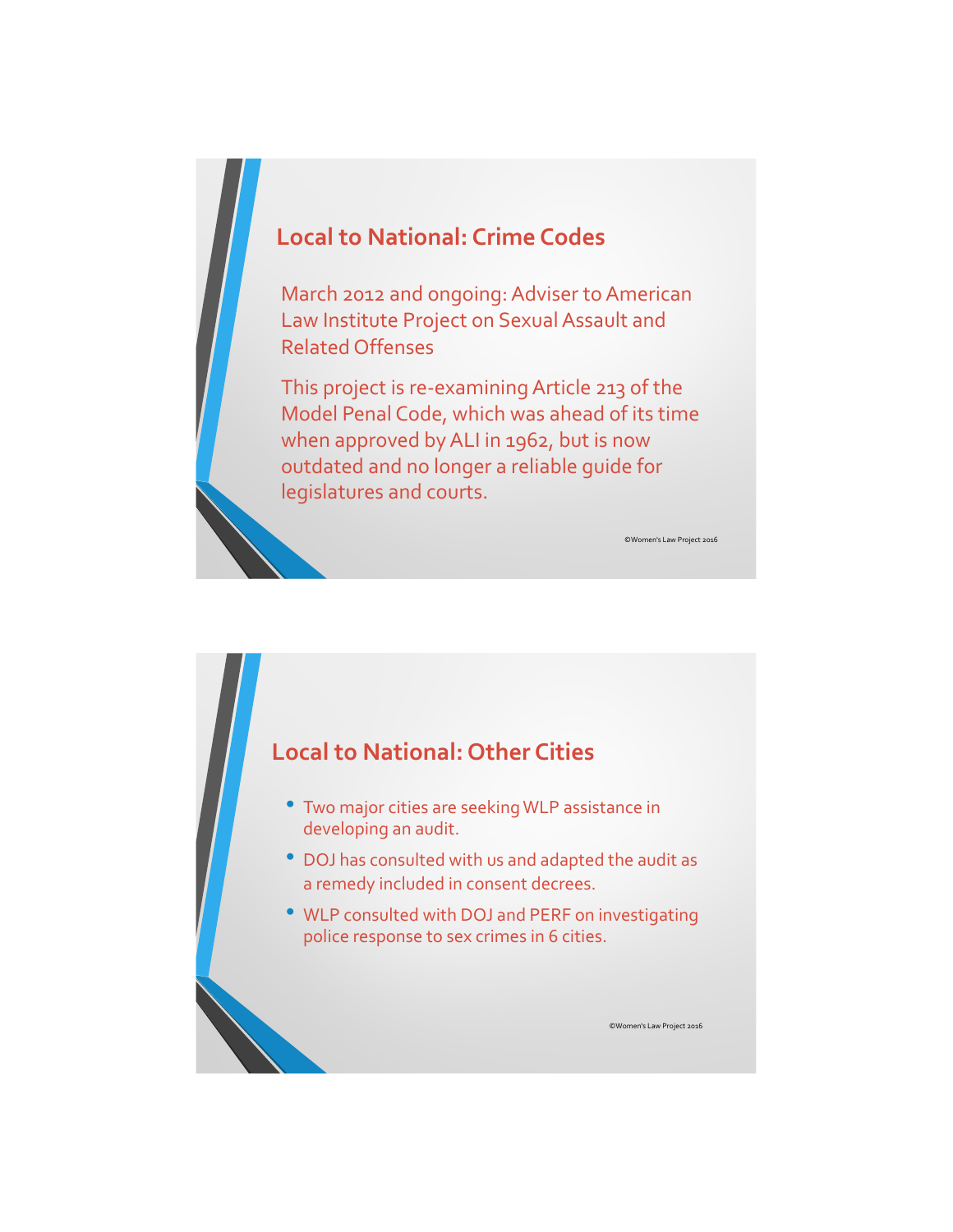#### **Recommendations for Advocates**

- Review and analyze UCR data for your jurisdiction.
- Request more detailed data and local policies, procedures, and classification systems.
- Understand state crime laws.
- Ally with local government and media regarding any concerns.
- Collaborate with legal advocates.
- Explore development of an external review process.
- Review academic research.

#### **Resources**

U.S. Senate, Subcommittee on Crime and Drugs, *Rape in the United States: The Chronic Failure to Report and Investigate Rape Cases*  (September 14, 2010) Testimonies available at: http://www.judiciary.senate.gov/meetings/rape-in-the-united-statesthe-chronic-failure-to-report-and-investigate-rape-cases

UCR SRS User Manual (2013) https://ucr.fbi.gov/nibrs/summaryreporting-system-srs-user-manual

NIBRS User Manual (2013) https://ucr.fbi.gov/nibrs/nibrs-user-manual

©Women's Law Project 2016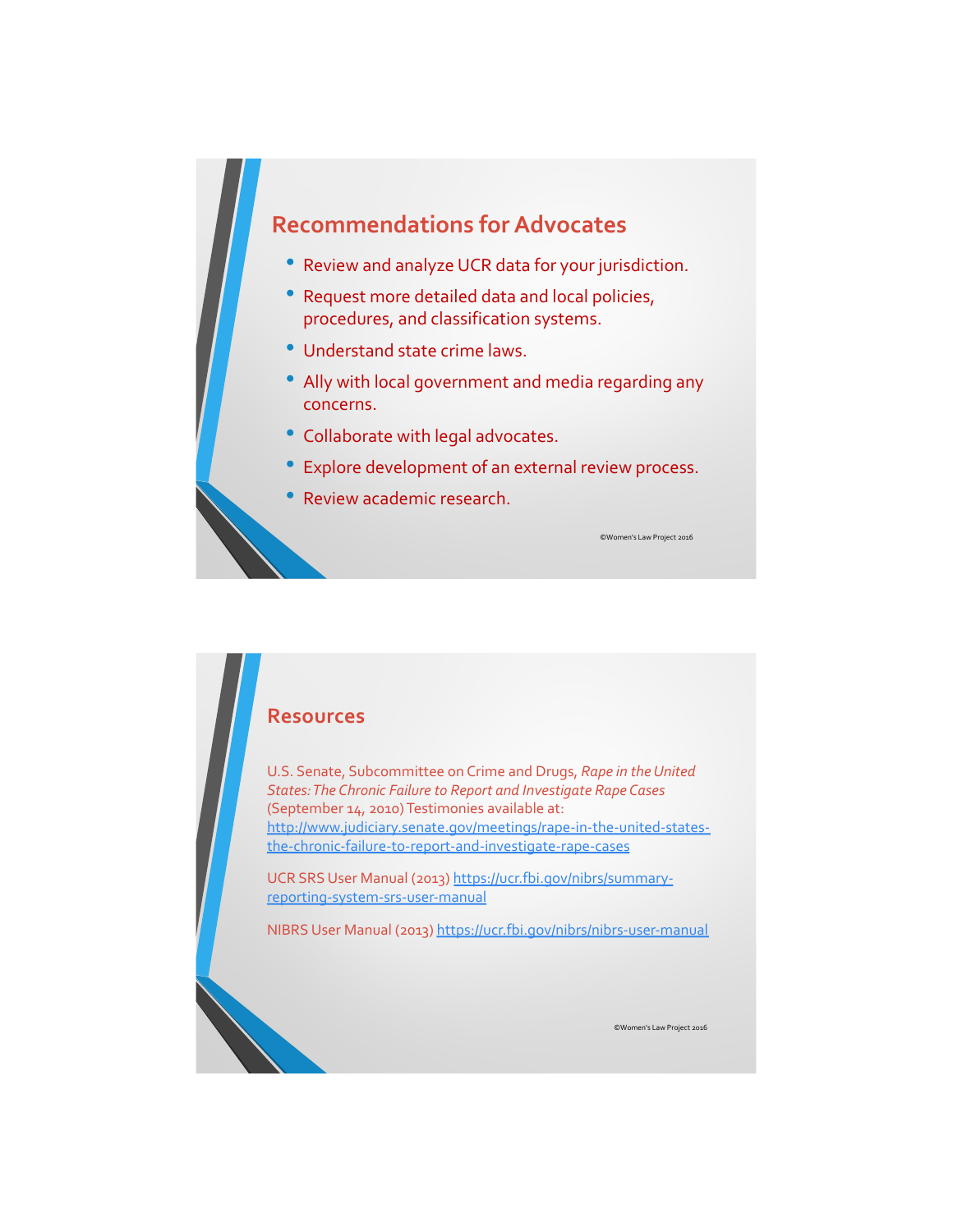#### **Resources**

PERF, *Improving Police Response to Sex Crimes* ( March, 2012) http://www.policeforum.org/assets/docs/Critical\_Issues\_Series/impro ving%20the%20police%20response%20to%20sexual%20assault%20 2012.pdf

WLP and Aequitas*, Rape and Sexual Assault in the Legal System* (June 2012) ( reprinted with permission from the National Academy of Sciences, Courtesy of the National Academies Press, Washington, D.C.. See the National Research Council's final report: Candace Kruttschnitt, William D. Kalesbeek & Carol C. House, eds., Nat'l Academy of Sciences, Estimating the Incidence of Rape and Sexual Assault (2013) http://www.nap.edu/catalog.php?record\_id=18605.

WLP, *Advocacy to Improve Police Response to Sex Crimes* (2013) http://www.womenslawproject.org/resources/Policy\_Brief\_Improving \_Police\_Response\_to\_Sexual\_Assault\_Feb2013\_FINAL.pdf

©Women's Law Project 2016

#### **Resources**

DOJ, *Identifying and Preventing Gender Bias in Law Enforcement Response to Sexual Assault and Domestic Violence* (2015) https://www.justice.gov/opa/file/799366/download

PERF, *Identifying and Preventing Gender Bias in Law Enforcement Response to Sexual Assault and Domestic Violence: A Roundtable Discussion (2016)* http://ric-zaiinc.com/Publications/cops-w0796-pub.pdf